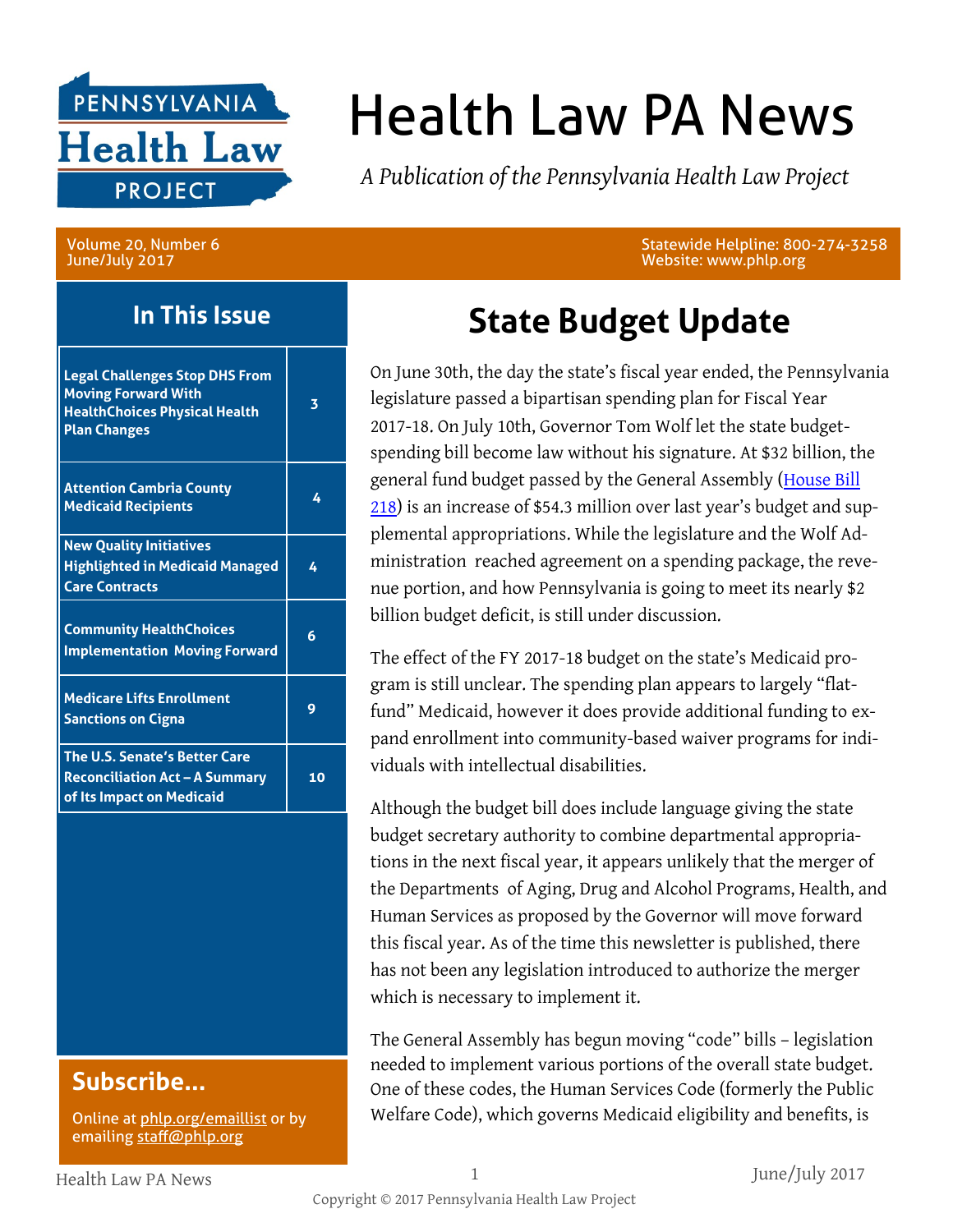the subject of several last minute but significant changes. The most concerning changes for PHLP's clients included in Pennsylvania [House Bill 59](http://www.legis.state.pa.us/CFDOCS/billInfo/billInfo.cfm?syear=2017&sInd=0&body=H&type=B&bn=59) are:

 Requiring Pennsylvania's Department of Human Services (DHS) to seek a waiver from the federal government for "reasonable employment and job search requirements for those physically or mentally able, as well as appropriate limits on nonessential benefits, such as nonemergency transportation".

PHLP has opposed work requirements, which increase red tape for families and the state. Most Medicaid recipients are already working: fifty-eight percent of Medicaid expansion recipients are working and nearly three in four are in working households. Work requirements create additional layers of bureaucracy that will create paper-chases and processing errors.

 Requiring DHS to lock Medicaid consumers into a managed care plan for a 12-month period, unless the individual qualifies for an exemption.

PHLP also opposes "lock-ins". Since HealthChoices (managed care) was created in 1997, consumers have been able to change plans whenever they need to without having to go through a formal process of proving they have a good reason to change plans. Moreover, the 12-month lock-in could also apply to the new Community HealthChoices (CHC) program and harm seniors and people with disabilities. Consumers (in either HealthChoices or CHC) may find themselves in a situation where their current plan's network is inadequate because they don't have the right type of specialist, enough primary care providers, or a neighborhood pharmacy. Or, they could have a crucial provider leave their plan's network. Federal law requires states that use a lock-in to have an exception process so that consumers can change their plans if they show just cause—for example, medical reasons. Establishing these new lock-in and exception processes means that Pennsylvania will have to set up a costly, time-consuming system that drains administrative resources.

 Requiring DHS to seek premium payments for children who currently qualify for Medicaid due to a medical diagnosis without regard to their family's income (more commonly known as PH-95 families). This will change the review to be based on the family income, and premiums would be charged when a family's income exceeds 1,000 percent of the federal poverty limit (or, \$246,000/ year for a family of four). The premiums would be based on a sliding scale in accordance with Children's Health Insurance Program.

**These changes to the Human Services Code were fast tracked and made without discussion or debate in public hearings.** Many legislators saw the bill language for the first time in the hours before a vote was held.

The House passed HB 59 on July 11th by a vote of 102-91. All Democrats who were present voted no. They were joined by 15 Republicans. The legislation will now move to the Senate, but it is not yet known whether or when the Senate will hold a vote on HB 59.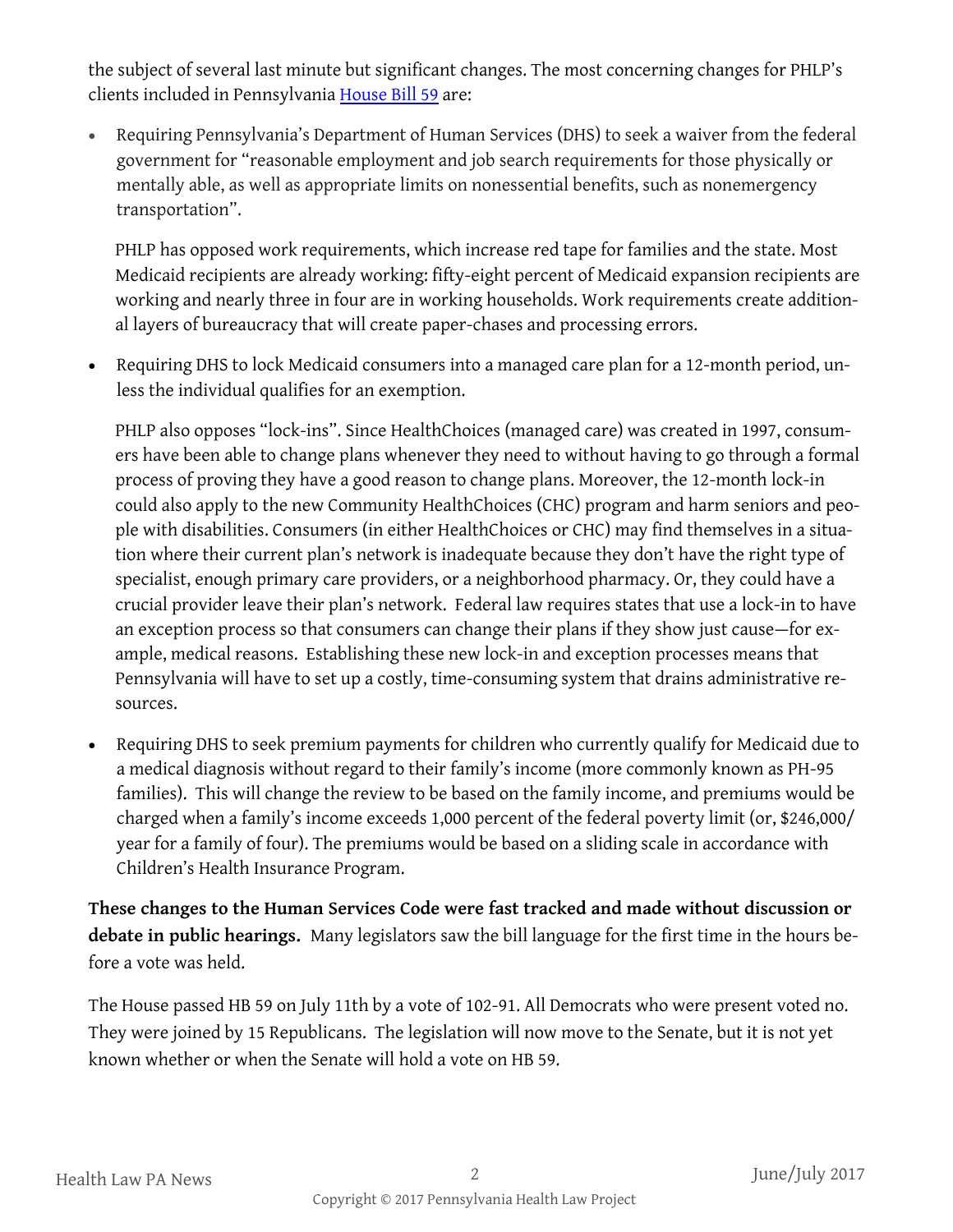Governor Wolf has expressed concerns and opposes the Medicaid changes in HB 59. However, it is unclear at this time if he will sign it into law if it is ultimately approved by the Senate. If passed, the changes would take effect immediately. Readers and other individuals who are interested in voicing their opinions about the changes are encouraged to contact their [Pennsylvania Senators.](http://www.pasen.gov/)

We will provide further updates about Pennsylvania's FY 2017-18 budget and its impact on the Medicaid program in our next newsletter.

# **Legal Challenges Stop DHS From Moving Forward With HealthChoices Physical Health Plan Changes**

Three insurance companies (Aetna, AmeriHealth Caritas, and United Healthcare) recently took legal action to challenge the Department of Human Services' (DHS) procurement process for HealthChoices *physical health* plans across Pennsylvania. Aetna and United asked the Commonwealth Court for emergency relief and that all activities related to the newly chosen HealthChoices physical health plans be halted. Hearings were scheduled for June 29, 2017; however, prior to the hearing date, DHS agreed to a stay (stop) and will not take any action to move forward with the selected physical health plans until the legal proceedings are completed and the Court makes a final determination on these cases.

As we reported in our **[March](http://www.phlp.org/wp-content/uploads/2017/03/March-2017-HLN-Final.pdf)** newsletter, these Southwest plan changes were to begin in January 2018. Given the stay agreed to by the Department, these plan changes are unlikely to start as scheduled, at least in the Southwest. Please note that this article relates only to the **HealthChoices** plans and **not** to Community HealthChoices (see page 6 for updates about CHC implementation).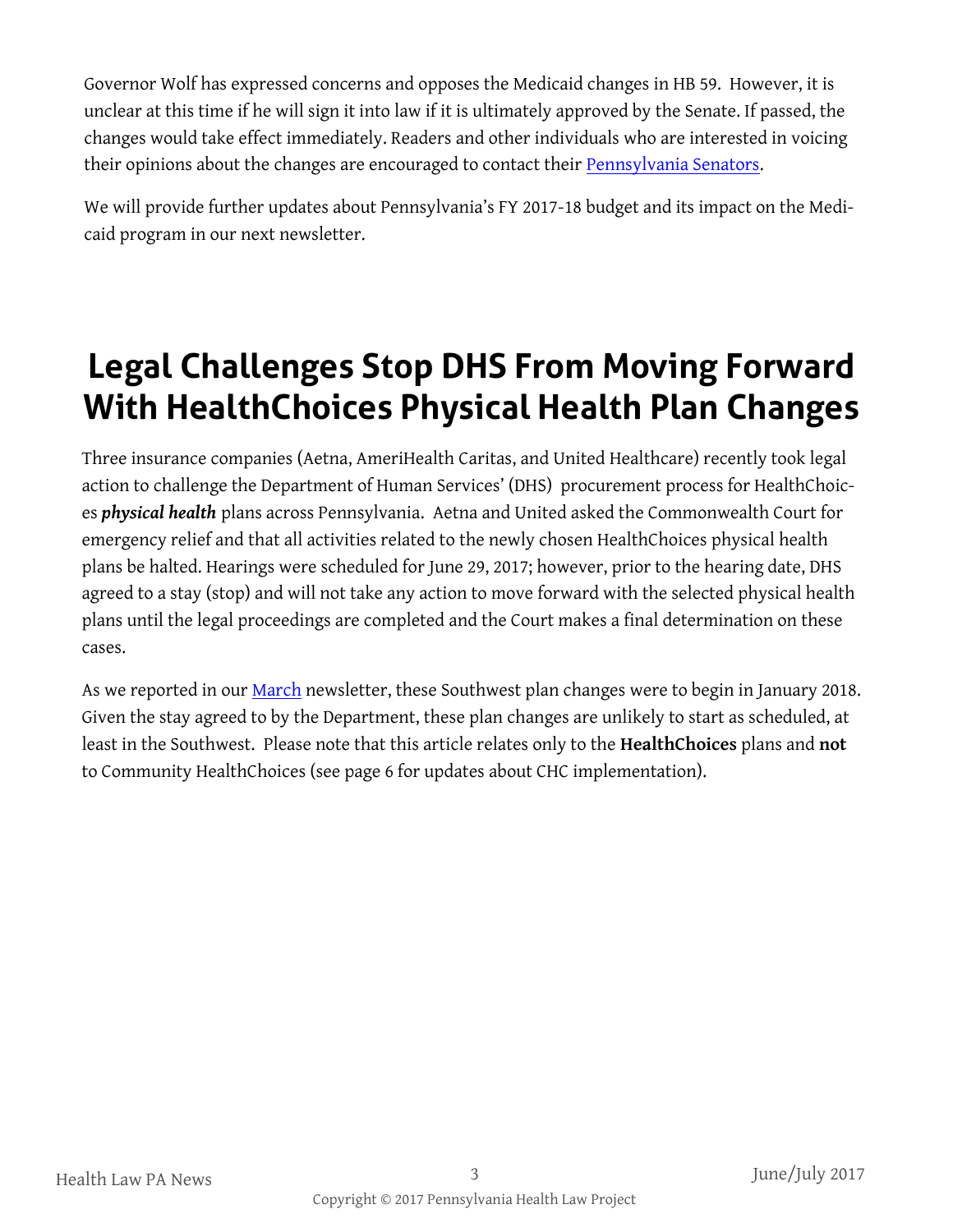# **Attention Cambria County Medicaid Recipients**

Medicaid recipients in Cambria County have a new **behavioral health** managed care plan. Starting July 1, 2017, Magellan Behavioral Health is the HealthChoices behavioral health plan chosen by the county, replacing Value Behavioral Health.

Medicaid recipients impacted by this change should have received a welcome letter and a Member Handbook from Magellan by the end of June. Anyone in Cambria County who has **not** received this information should call Magellan Member Services to request it at 1-800-424-0485. Information is also available on [Magellan's website](http://magellanofpa.com/county-info/cambria-county.aspx).

**Please note**: The vast majority of people on Medicaid receive their behavioral health coverage through a HealthChoices plan, but there are some exceptions. The following groups of people now get their behavioral health coverage through the ACCESS card and are **not** currently impacted by this change:

- $\lozenge$  Older adults enrolled in the Aging Waiver;
- $\lozenge$  Individuals on Medicaid in nursing homes; and,
- Those enrolled in the Health Insurance Premium Payment (HIPP) Program

Magellan reports that they have contracted with "the majority of the existing Cambria County HealthChoices provider network". However, members should contact any mental health or substance abuse services providers they use for treatment to be sure they now have a contract with Magellan. Providers who want to be in Magellan's network but who are not yet enrolled can contact the plan.

Those with questions or who have problems accessing the care they need through Magellan Behavioral Health can contact PHLP's Helpline at 1-800-274-3258.

# **New Quality Initiatives Highlighted in Medicaid Managed Care Contracts**

Patient Centered Medical Homes and Value Based Purchasing are two new quality initiatives included in the Department of Human Services' (DHS) contract with its Medicaid managed care companies for calendar year 2017. Of the over 2.8 million residents now enrolled in Pennsylvania's Medicaid program, [nearly 2.3 million](http://www.dhs.pa.gov/cs/groups/webcontent/documents/document/c_261733.pdf) receive their physical health coverage through HealthChoices, PA's mandatory managed care delivery system.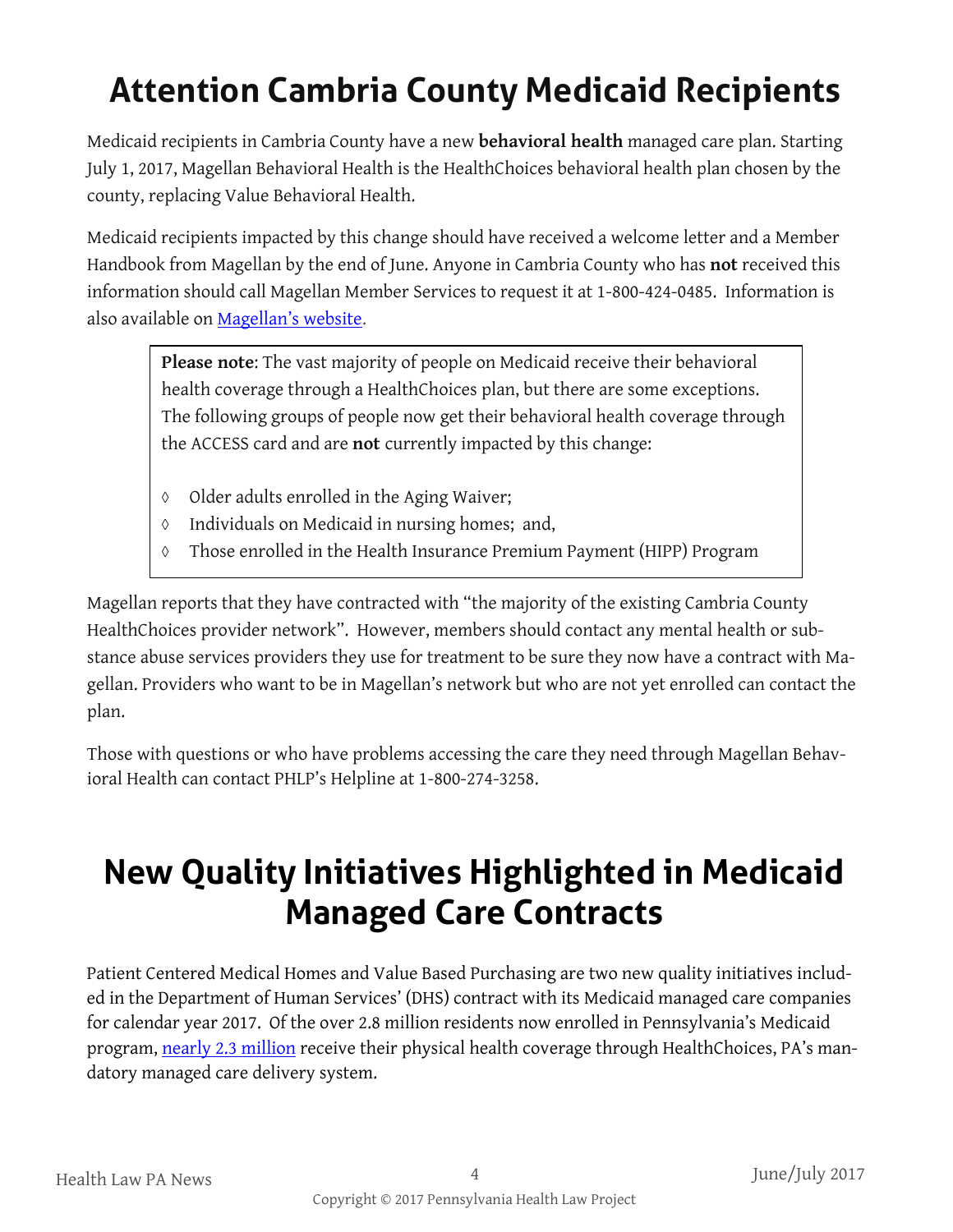#### **Patient Centered Medical Homes**

As of this year, the Medicaid managed care plans responsible for the delivery of physical health coverage are now required to provide enhanced payments to high-volume provider practices that become Patient Centered Medical Homes (PCMH). A PCMH is a team-based primary care model noteworthy for a high degree of patient engagement and a commitment to measuring patient satisfaction. Doctors and other providers in a PCMH offer increased access (such as expanded hours) and actively coordinate the patient's physical and behavioral health/drug & alcohol care treatment. As required by the DHS managed care contract, PCMHs will also deploy care management teams comprised of nurses, social workers, peer specialists, and community health workers to actively engage patients, develop care plans, and connect patients with community resources for help with problems such as food insecurity or housing instability.

For 2017, DHS will require the managed care plans to serve at least 10% of their overall members, and at least 20% of their most expensive members (those in the top 5<sup>th</sup> percentile by medical cost), in a PCMH practice. In 2018, these thresholds will increase to at least 20% of a plan's overall membership and 33% of its most expensive members. Managed care plans are also required to collect and report key quality metrics from the PCMH practices.

#### **Value Based Purchasing**

A Medicaid reform intended to shift payments toward value and outcomes over volume, the Value Based Purchasing initiative also began with the 2017 managed care contracts. Through this initiative, the state Medicaid program is requiring the plans to use an increasing percentage of the capitation payments they receive from the state and apply those monies towards value-based purchasing strategies intended to shift financial risk onto physicians, hospitals, and other healthcare providers. Reimbursing providers a set fee for the service provided is currently the predominant payment arrangement used by the managed care plans. Value-based purchasing strategies include patientcentered medical homes (discussed above), shared saving arrangements, episodes of care payments, bundled payments, and contracting with Accountable Care Organizations.

For calendar year 2017, the plans are required to spend at least 7.5% of the medical portion of the capitation payments they receive on value-based purchasing strategies. This requirement increases to 15% in 2018 and 30% in 2019.

Enrollment reports and the Medicaid managed care contract (titled the "HealthChoices Agreement") can be found on the DHS website [here.](http://www.dhs.pa.gov/provider/healthcaremedicalassistance/managedcareinformation/) State officials report that the 2017 contract will be posted soon.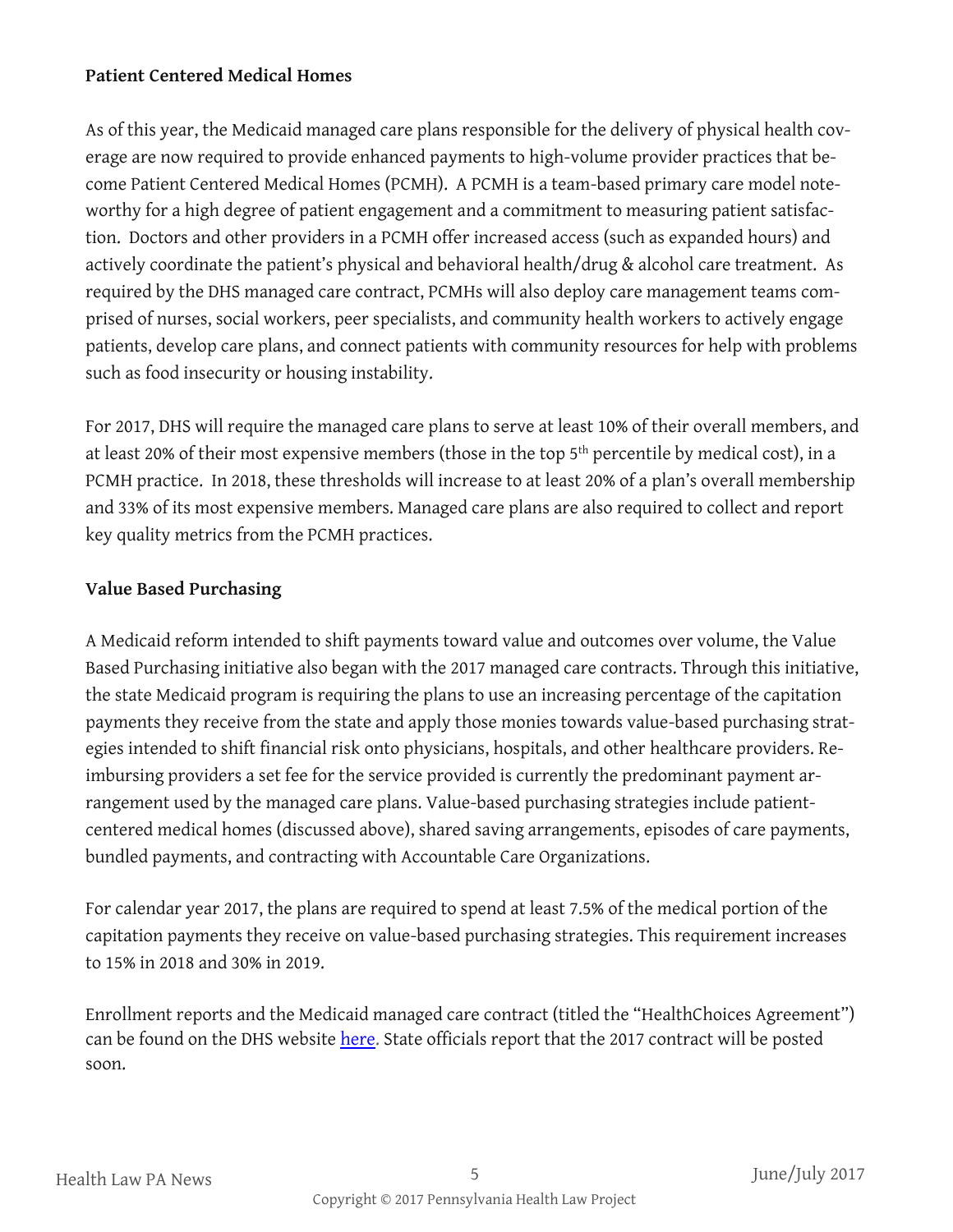# **Community HealthChoices Implementation Moving Forward**

With less than six months to go before Community HealthChoices (CHC) starts in Southwestern PA and less than a year to go before it is scheduled to start in Southeastern Pennsylvania, many activities are underway to prepare consumers and providers for the changes that CHC will bring. Read on for updates about these activities, primarily geared toward happenings in Southwestern PA.

### **CHC Background**

Community HealthChoices (CHC) is the new managed long term services and supports initiative that will require those in the CHC target population to join a managed care plan and get their Medicaid physical health coverage **and** their long term care through that plan. The target population includes:

- **Most dual eligibles** (those on Medicare and Medicaid)-note that dual eligibles who receive services, *or* who are on a waiting list for services, from the Office of Developmental Programs will **not** be enrolled in CHC
- **Those enrolled in one of the OLTL Waiver programs** (Aging, Attendant Care, COMMCARE, Independence and OBRA—*see more about the OBRA Waiver below*)
- **Those receiving Medicaid long term care in a nursing home**

The Southwest will be the first zone to implement CHC on January 1, 2018. After that, the Southeast Zone has a target implementation date of July 1, 2018 and then the remaining 48 counties making up Zone 3 will start CHC January 1, 2019.

### **Zone 1 Updates-Southwestern PA**

The PA Department of Human Services is moving "full steam ahead" on the implementation of Community HealthChoices in the 14 county Southwest zone scheduled to start on January 1, 2018.

#### **Consumer Outreach and Education**

The Office of Long Term Living (OLTL) will be mailing out an informational flyer in early August to approximately 100,000 people in the Southwest region who will be in the CHC target population. This flyer will give basic information about CHC and a phone number where people can call if they have questions. The flyer also tells consumers that they will soon be receiving information from Aging Well about upcoming informational sessions that will be held in their area.

Aging Well is an entity with whom the state is contracting to do outreach and education to the CHC population. Aging Well will be conducting 20 in-person sessions across the Southwest zone in Sep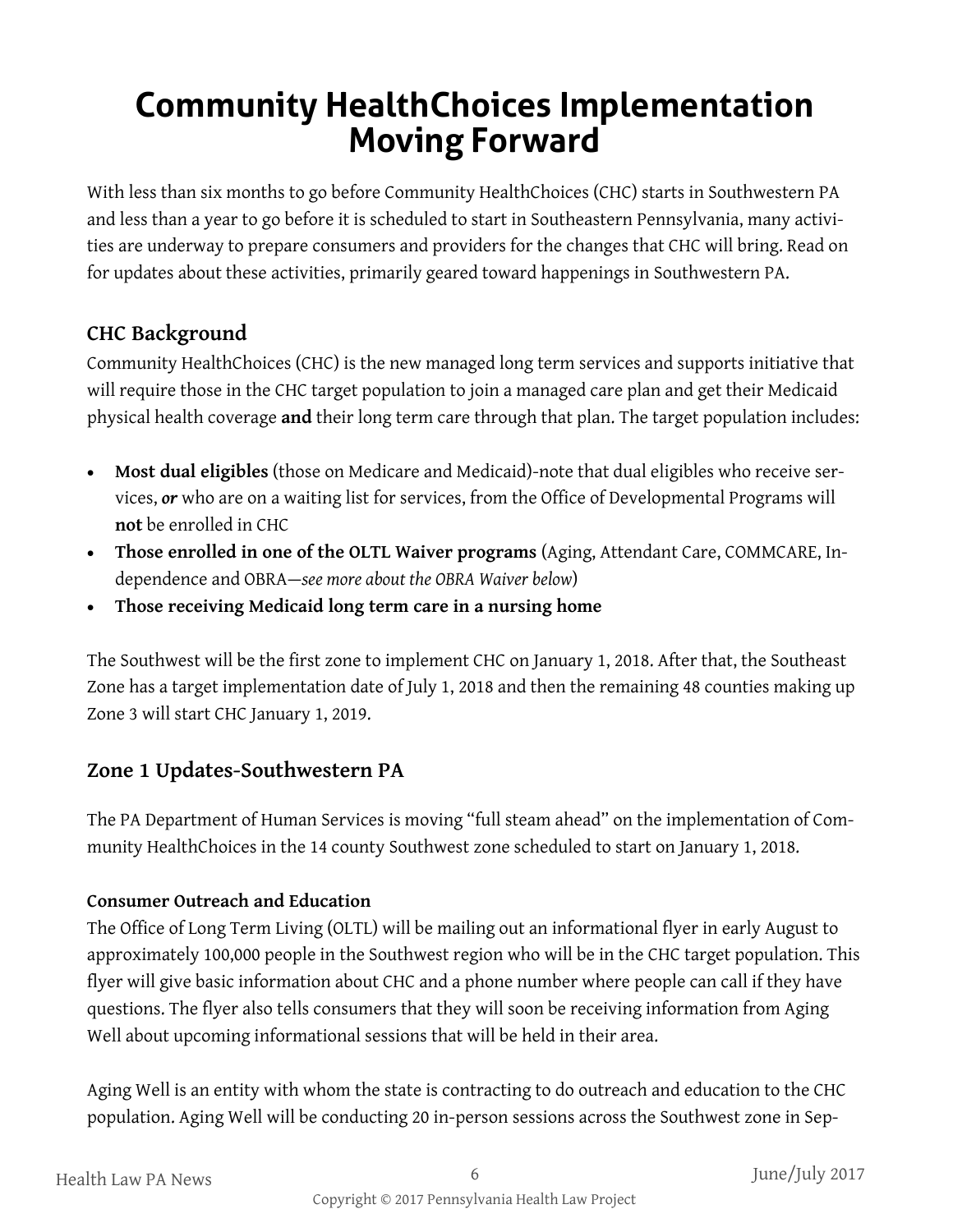tember. The target audience for these sessions will be consumers who are on Medicare and Medicaid but who are getting no long term services and supports. OLTL plans to list these sessions on the [Com](http://www.dhs.pa.gov/citizens/communityhealthchoices/index.htm)[munity HealthChoices website](http://www.dhs.pa.gov/citizens/communityhealthchoices/index.htm) when they are scheduled.

In addition, Aging Well will be responsible for educating service coordinators who serve the OLTL Waiver population as well as nursing home staff in the Southwest region. The service coordinators and nursing home staff will then be tasked with educating and assisting their consumers/residents (and their family members) on Community HealthChoices and the enrollment process.

In late August or early September, pre-transition mailings will be mailed to the CHC Southwest population giving them more information about Community HealthChoices, how they will be affected, and the CHC plan enrollment process. In addition, those in the Southwest zone who are enrolled in a LIFE (Living Independence for the Elderly) Program will get a separate mailing telling them they can choose to stay in LIFE or they can move to CHC. As a reminder, LIFE programs will continue to exist as an alternative to CHC for those who qualify going forward. Anyone who chooses to enroll into LIFE will not be required to go into Community HealthChoices.

#### **Provider Outreach and Education**

In preparation for the start of Community HealthChoices in the Southwest, OLTL is hosting Southwest Provider Summits in late July in three locations in Southwestern PA (Cranberry, Pittsburgh, and Altoona). They had to add a second session in Cranberry due to high registration. Registration is now closed for these sessions, but OLTL will make Summit materials available on its CHC website.

In late June, OLTL also sent out a *communication* to OLTL service coordination entities, Home and Community-Based Waiver providers, LIFE providers and Nursing Home Transition coordination agencies informing them of a Home and Community-Based Services Loan Program. Under this program, loans of between \$50,000-\$200,000 are available to qualified providers for projects that will help the state meet its goal of expanding long term services and supports in the community.

Other information and resources for providers regarding CHC can be found on the "For Providers" page of the [Community HealthChoices website.](http://www.dhs.pa.gov/citizens/communityhealthchoices/index.htm) 

#### **OBRA Waiver Redeterminations**

In planning for the transition of those in OLTL Waivers to Community HealthChoices, the state is reassessing the level of care needed by those in the OBRA Waiver. The OBRA Waiver is the only OLTL waiver that does not require the consumer to be "nursing facility clinically eligible". Instead, people can be in OBRA if their level of care is "Intermediate Care Facility-Other Related Condition" (ICF-ORC).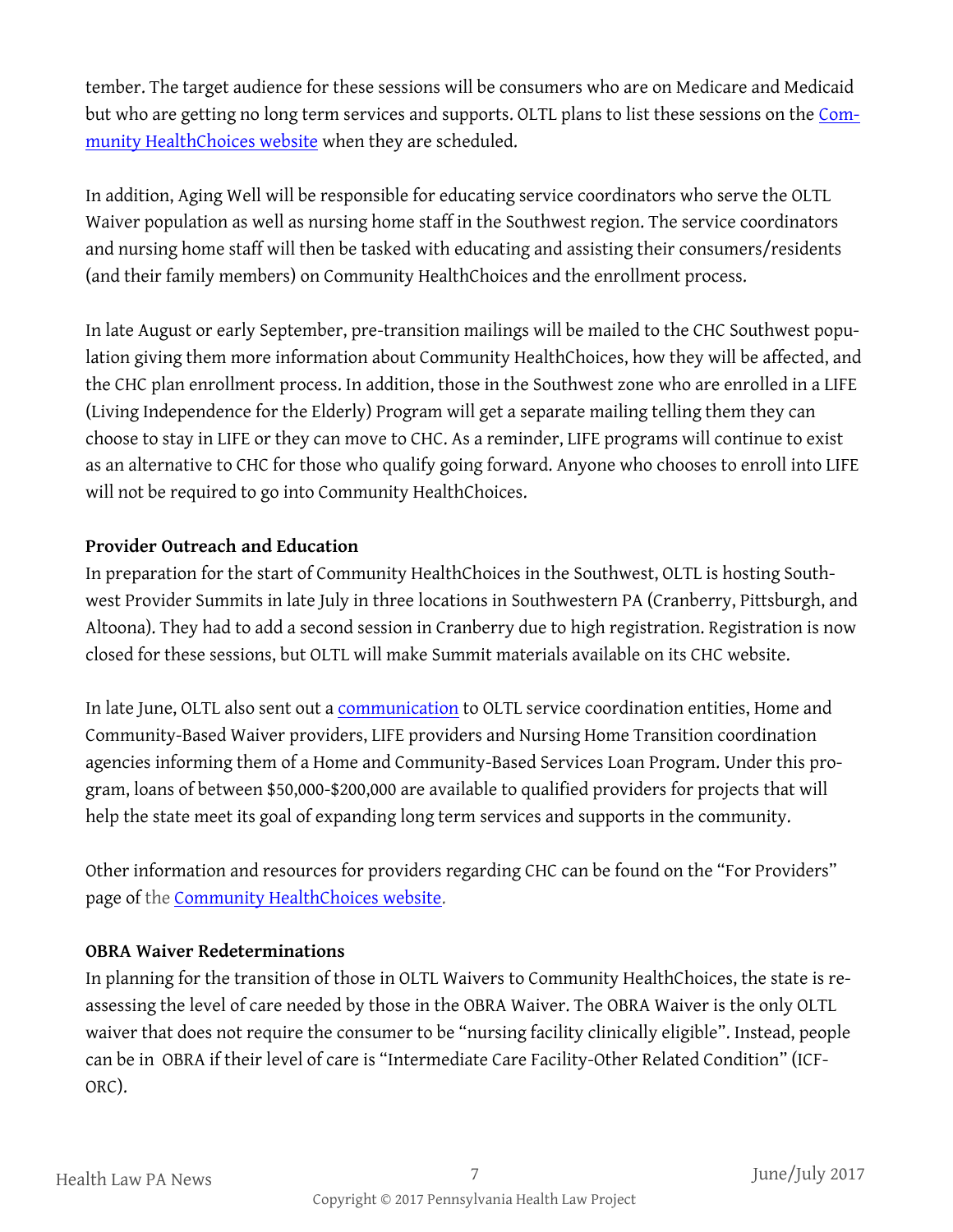If the assessment process results in the person being determined nursing facility clinically eligible, she will be put into the CHC Southwest target population and be required to go into CHC on January 1st. However, if the person is assessed to have an ICF-ORC level of care, she will remain in the OBRA Waiver. Once CHC is implemented in a region, the OBRA Waiver is the only OLTL Waiver that will continue to exist for those age 18 to 21 and for those with an ICF-ORC level of care.

### **Zone 2 Update-Southeastern PA**

On June 28th, the Southeast Region held its first Community HealthChoices information sessions hosted by the First Hospital Foundation. OLTL officials provided various stakeholders with information about key activities that will be taking place prior to the July 2018 start date for Southeastern Pennsylvania.

Individuals who are interested in receiving updates about CHC implementation in any of the three zones are encouraged to sign up for the OLTL-COMMUNITY-HEALTHCHOICES ListServ [here](http://listserv.dpw.state.pa.us/) and participate in the **Third Thursday Webinars** conducted by the Office of Long Term Living. The next webinar is scheduled for **July 20th** at **1:30 pm**.

PHLP will continue to update readers about CHC developments through our newsletter.

## **REMINDER: September 30thDeadline to Act for People Who Delayed Enrolling in Medicare Because of Marketplace Coverage**

Individuals who had Marketplace coverage and delayed enrollment into Medicare have until **September 30th** to ask the government for relief from Medicare late enrollment penalties and/or the Part B enrollment rules that would normally apply. More information can be found in our [March newsletter.](http://www.phlp.org/wp-content/uploads/2017/03/March-2017-HLN-Final.pdf)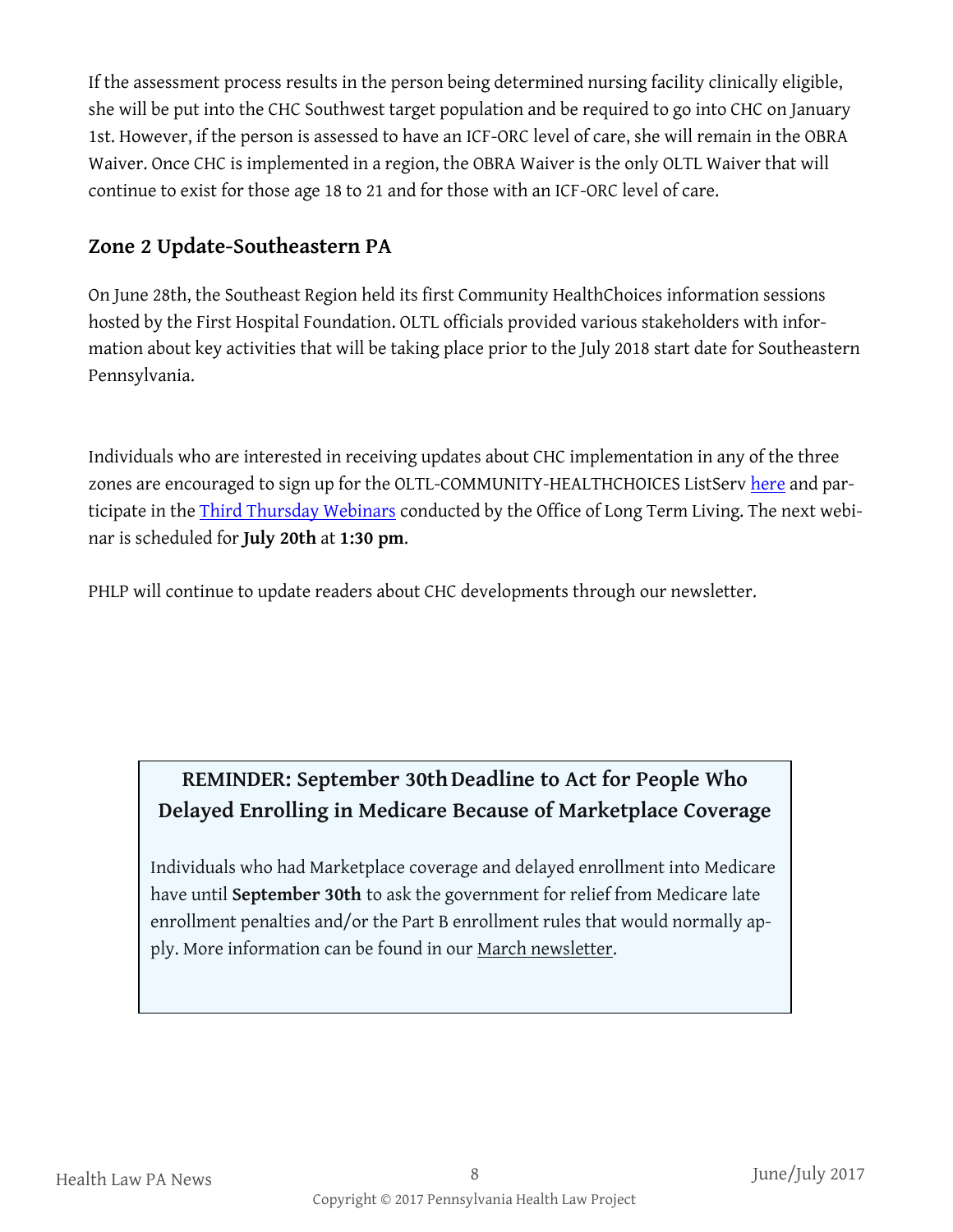# **Medicare Lifts Enrollment Sanctions on Cigna**

On June 16th, the federal agency that administers the Medicare program **[announced](https://www.cms.gov/Medicare/Compliance-and-Audits/Part-C-and-Part-D-Compliance-and-Audits/Downloads/Cigna_Sanction_Release_06_16_17.pdf)** it was lifting enrollment sanctions placed on Cigna Medicare Advantage plans and Cigna Medicare prescription drug plans. The sanctions began in January 2016 after the federal government identified numerous areas where Cigna was not following federal rules resulting in problems that posed a serious threat to the health and safety of Medicare beneficiaries enrolled in Cigna's plans. Cigna was prohibited from marketing their Medicare plans and enrolling new members for the last year and a half while under sanctions.

Now that the sanctions have been lifted, Medicare beneficiaries can again enroll in Cigna's Medicare plans. The federal government will continue to closely monitor Cigna to determine if any further actions are necessary. The following Cigna plans are available in Pennsylvania in 2017:

### **Stand-alone Prescription Drug Plans (available across Pennsylvania):**

- Cigna-HealthSpring Rx Secure (a zero-premium plan for people with the full Extra Help)
- Cigna-HealthSpring Rx Secure-Extra

#### **Medicare Advantage Plans (available in certain counties in South Central and Eastern Pennsylvania): Plans Available to Most Medicare Beneficiaries: Special Needs Plans (available to certain Medicare beneficiaries noted below):** Cigna-HealthSpring Advantage Cigna-HealthSpring Preferred Cigna-HealthSpring Preferred Plus Cigna-HealthSpring Preventive Care Cigna-HealthSpring TotalCare (*for people with both Medicare and Medicaid*) Cigna-HealthSpring Achieve (*for people with diabetes*) Cigna-HealthSpring Traditions (*for people who live in an institution or require nursing care at home)*

Medicare beneficiaries who have questions or who are interested in changing their Medicare coverage are encouraged to call APPRISE for help – 1-800-783-7067.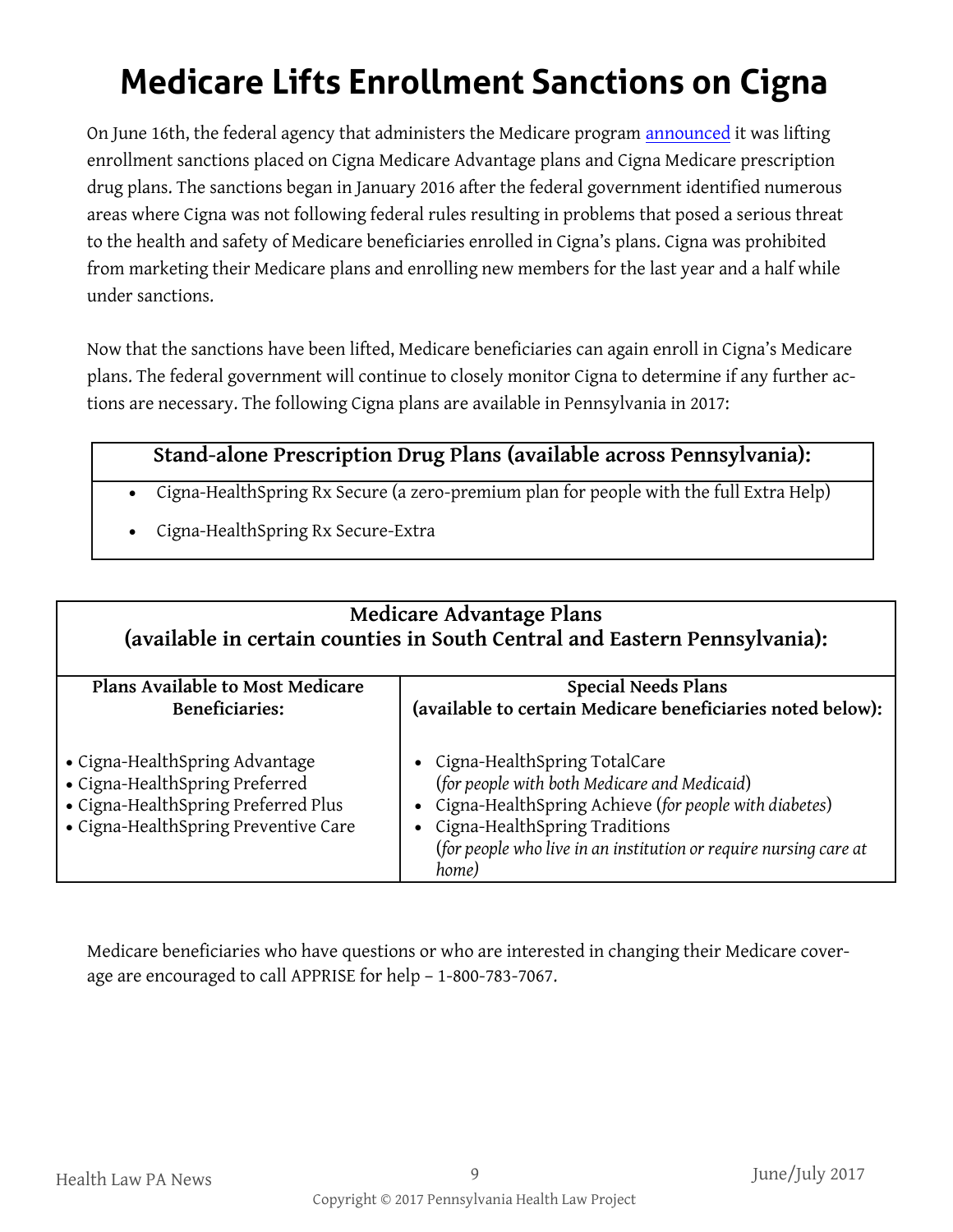# **The U.S. Senate's Better Care Reconciliation Act – A Summary of Its Impact on Medicaid**

On June 22nd, Republican leaders in the U.S. Senate released the [Better Care Reconciliation Act of](https://www.budget.senate.gov/imo/media/doc/SENATEHEALTHCARE.pdf)  [2017](https://www.budget.senate.gov/imo/media/doc/SENATEHEALTHCARE.pdf) (BCRA), their bill to repeal and replace the Affordable Care Act. This bill, like its U.S. Housepassed counterpart, the American Health Care Act (AHCA), makes drastic changes to the Medicaid program. The Senate bill was created by a small group of Senators, including Pennsylvania Senator Pat Toomey, and crafted in a way that allows the bill to head straight to the Senate floor for debate. There, the Republican leadership intends to use a process called "reconciliation," which allows the chamber to pass a bill with 51 votes. The Senate bill would fail if just three of the 52 Republican Senators vote no, since all Democrats oppose it. Republican leaders had hoped to hold a vote on the bill prior to the July 4th recess but cancelled the vote when it became clear they didn't have enough support to pass the bill.

On July 13th, a [revised version of the Senate bill](https://www.budget.senate.gov/imo/media/doc/BetterCareJuly13.2017.pdf) was released that includes some changes from the original bill with the hope of gaining enough Republican support to pass it. Unfortunately, the revised bill leaves the Medicaid cuts and changes in place. In addition to the significant Medicaid changes, the Senate bill allows states to drop coverage for essential health benefits required by the Affordable Care Act including maternity care, emergency services, and mental health treatment. It also reduces the income limits for people to qualify for tax credits to help them purchase insurance, and raises deductibles and premiums for marketplace plans purchased by older Americans. It eliminates the penalty for people who do not have coverage and phases out the cost-sharing help people with limited incomes can get now to pay the deductibles and coinsurance for Marketplace plans. The Congressional Budget Office is expected to review and score the revised bill on July 17th or 18th. It is possible that a vote on the Senate bill could happen very soon after the CBO report is released.

Of major concern to PHLP and our clients, the Senate bill fundamentally changes how the federal government funds the Medicaid program and ends the federal government's commitment to share all Medicaid costs with states. The Senate bill replaces that federal commitment with a **per capita cap** that would limit—and significantly reduce—federal Medicaid spending. The cap would apply to virtually all Medicaid spending- including the care provided to low-income children, pregnant women, adults with disabilities, and older adults. The Senate Bill differs from the House bill in that is changes how the per capita cap is calculated and exempts children with disabilities from the cap.

The cuts to Medicaid under the Senate Bill are even greater than under the House Bill- particularly over the next decade. Even though spending for children with disabilities would not be counted toward the per capita cap and the costs for covering this population would not be used in setting the cap, these children could still be impacted by changes their state will be forced to make to its Medicaid program as a result of drastically reduced federal funding. Consumer advocates worry these changes could include limits on eligibility, benefits, and provider payments that will affect consum-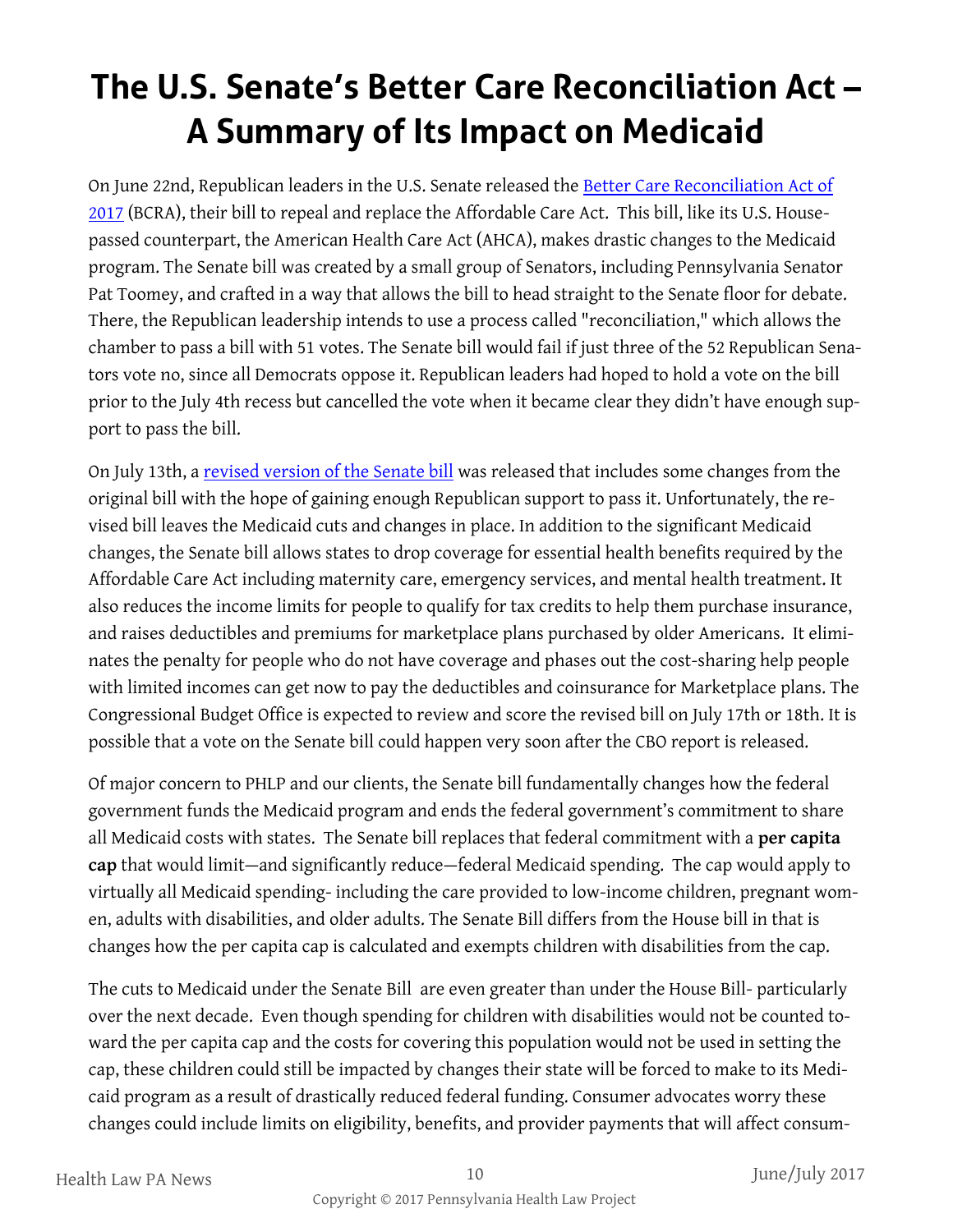#### ers access to care

In addition to the mandatory per-capita-cap funding formula for most populations covered by Medicaid, the Senate bill allows states the option to request a block grant to cover certain populations including pregnant women, parents, and now, the expansion population. The block grant option gives states flexibility on benefits covered and allows states to charge premiums and deductibles for those populations covered.

The Senate bill allows states to continue covering people under the Medicaid expansion rules (adults age 19-64 who do not have Medicare and have income less than 138% FPL based on their household size); however, it phases out and eventually eliminates the enhanced federal funding for this population. The bill also eliminates the essential health benefit requirements for people who qualify under this category. Even though the states could reduce the benefits provided to this population, it remains unclear whether states will continue covering these individuals given the drastic cuts in federal funding. As a reminder, over 700,000 Pennsylvanians have gained coverage since Medicaid Expansion started here in 2015.

The Senate bill includes other Medicaid reforms such as: allowing states to impose work requirements for beneficiaries who are not disabled, elderly or pregnant as a condition of eligibility; eliminating retroactive eligibility; ending presumptive eligibility; allowing for more frequent redeterminations of eligibility; and revising the federal regulatory process. Many of these changes could cause people to lose coverage and increase States' administrative costs.

The revised bill released on July 13th includes the additional following changes to the Medicaid provisions that were in the original bill:

- States will be allowed to apply for a Waiver to continue home and community-based services for older adults and people with disabilities.
- In situations where a state declares a public health emergency, Medicaid spending in the affected emergency area will not be counted toward the per capita caps or block grant allocations during the emergency period.
- Changes to how the Disproportionate Share Hospital benefit that states receive is calculated.

The revised bill also provides an additional \$45 billion in funding to states for substance abuse treatment and recovery to help states fight the opioid epidemic. This is an increase from the \$2 billion included in the initial version of the Senate bill; however, experts note that the increased amount will likely not be enough to meet states' needs, especially given the bill's drastic reduction in federal Medicaid funding.

#### **Scoring from the Congressional Budget Office**

As noted previously, the CBO will review and analyze the impact of the most recent changes made to the Senate bill. These results are expected early the week of July 17th.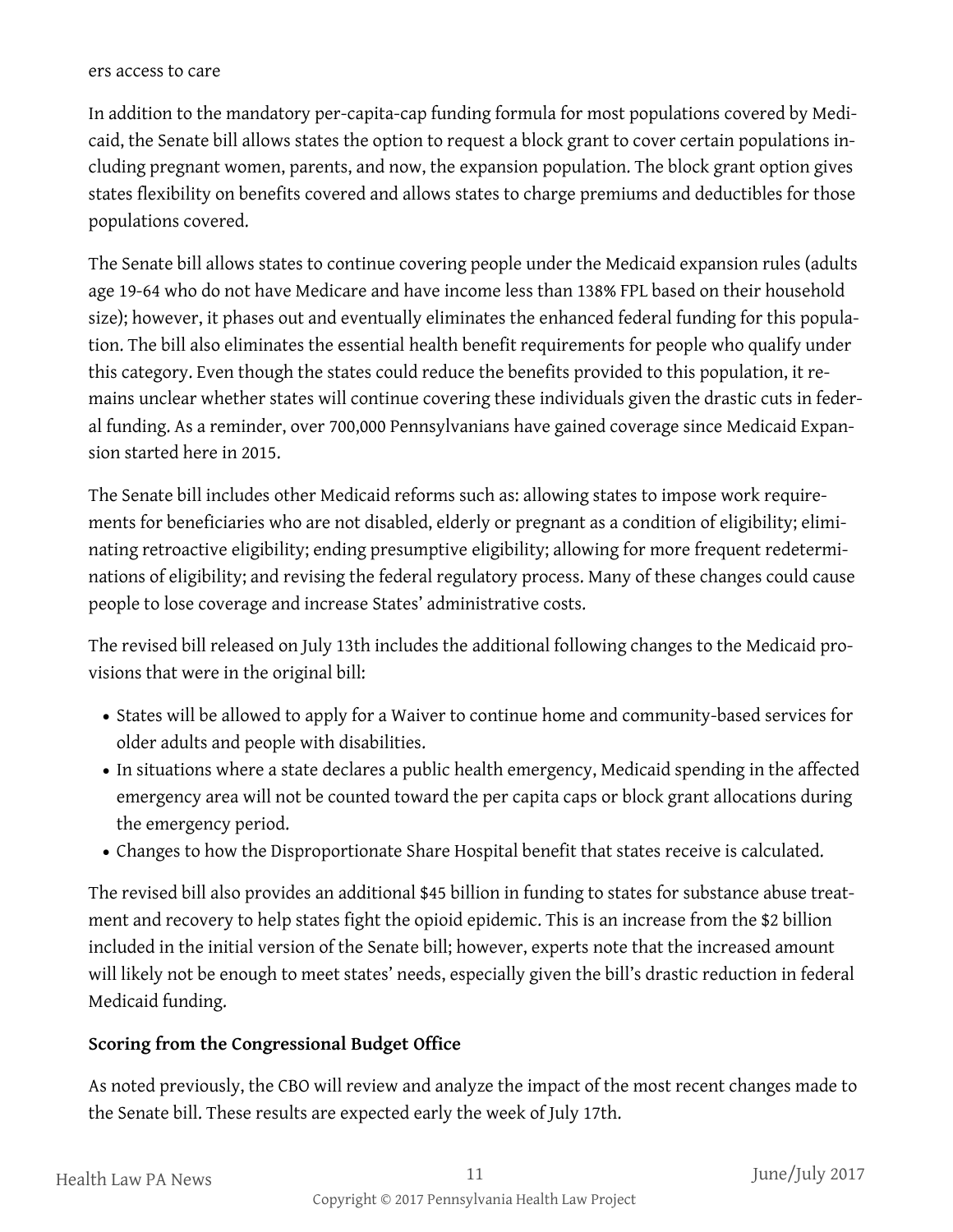On June 26th, the Congressional Budget Office (CBO) released its [report](https://www.cbo.gov/publication/52849) on the impact of the initial Senate Bill. If the initial bill were to become law, CBO projects that 22 million people would lose health insurance by 2026—and millions more would see increased out-of-pocket costs. CBO estimates that 15 million people would lose Medicaid coverage by 2026 as a result of the phase-out of the Medicaid expansion funding and the reduction in federal Medicaid dollars states would receive. CBO projects federal spending on state Medicaid programs would be reduced by \$772 billion over the next 10 years.

On June 29th, the CBO released [additional information](https://www.cbo.gov/system/files/115th-congress-2017-2018/reports/52859-medicaid.pdf) about the longer term effects of Medicaid spending under the Senate Bill if its Medicaid changes were to become law. In this analysis, the CBO acknowledged the biggest impact on spending under the Senate Bill would be for Medicaid- noting the funding changes to Medicaid would result in a 26 percent reduction in federal Medicaid spending in the next decade and a 35 percent decrease in federal Medicaid spending by 2036- compared to federal Medicaid spending under current law.

With less federal funding, CBO projects that states would have to either allocate more of their own resources to Medicaid-for example, by raising state taxes- or else cut costs. Cutting costs could include reducing Medicaid payments to hospitals and nursing homes, dropping optional services, restricting eligibility, or finding other ways to make service delivery more efficient. The effects would be felt by older people in nursing homes, children, people with disabilities, pregnant women, and women with young children.

#### **What's Next?**

At the time of this publication, it appears that Senate Leadership hopes to act quickly and hold a vote on the revised bill-possibly as early as July 18th. Readers and other individuals who are interested in voicing their opinions about the Senate bill are encouraged to contact Pennsylvania's U.S. Senators-Pat Toomey and Bob Casey.

We'll keep readers updated about any future developments.